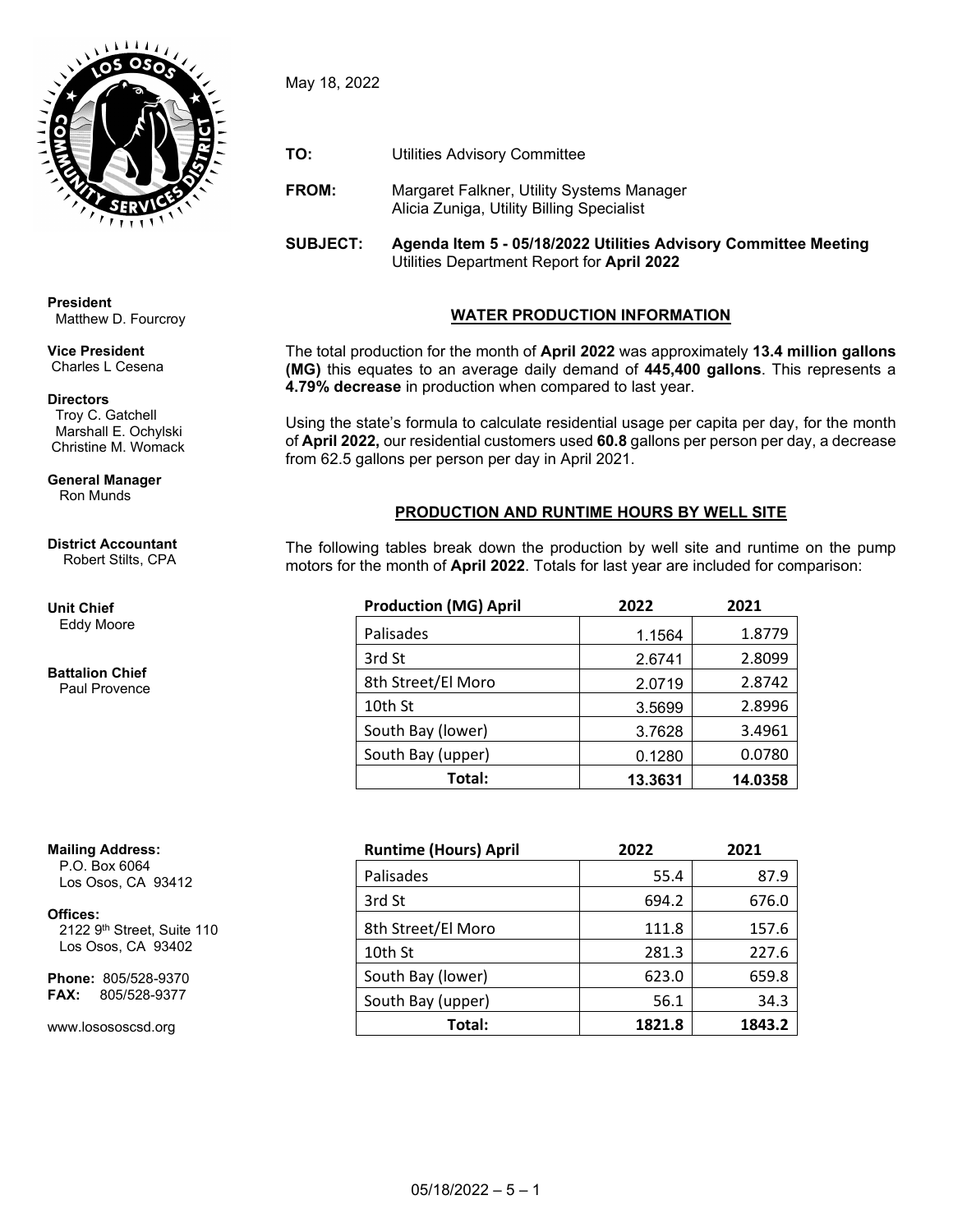### **WATER BILLING INFORMATION**

|                                 | FY '20-'21 |            |                | FY '21-'22 |                |                |
|---------------------------------|------------|------------|----------------|------------|----------------|----------------|
| <b>Billing</b><br><b>Period</b> | Month      | Gallons    | <b>Revenue</b> | Month      | <b>Gallons</b> | <b>Revenue</b> |
| 5/11 to 7/10                    | Jul        | 12,119,096 | \$217,906.44   | Jul        | 11,795,212     | \$213,418.01   |
| $6/11$ to $8/10$                | Aug        | 18,097,860 | \$313,290.49   | Aug        | 17,035,700     | \$298,796.24   |
| 7/11 to 9/10                    | Sep        | 13,407,900 | \$235,232.34   | Sep        | 12,846,152     | \$227,634.65   |
| 8/11 to 10/10                   | Oct        | 15,497,064 | \$277,149.49   | Oct        | 15,479,112     | \$277,602.84   |
| 9/11 to 11/10                   | Nov        | 12,240,272 | \$219,526.66   | Nov        | 10,715,100     | \$199,353.50   |
| 10/11 to 12/10                  | <b>Dec</b> | 14,575,528 | \$261,867.00   | Dec        | 15,013,108     | \$270,072.58   |
| 11/11 to 1/10                   | Jan        | 10,555,776 | \$196,582.18   | Jan        | 9,541,488      | \$183,009.48   |
| 12/11 to 2/10                   | Feb        | 13,054,096 | \$243,860.92   | Feb        | 11,932,096     | \$230,156.34   |
| $1/11$ to $3/10$                | Mar        | 10,246,104 | \$192,968.25   | Mar        | 9,532,512      | \$184,810.59   |
| $2/11$ to $4/10$                | Apr        | 14,298,768 | \$261,154.06   | Apr        | 14,610,684     | \$269,072.92   |
| 3/11 to 5/10                    | May        | 11,807,180 | \$213,599.19   | May        |                |                |
| 4/11 to 6/10                    | Jun        | 14,948,780 | \$271,387.08   | Jun        |                |                |

Consumption and revenue data is based on billing for a 60-day period and final bills. Production data is based on a monthly period.

### **DRAINAGE WDID # 3 40M2000133**

The District continues to operate and comply with the General National Pollutant Discharge Elimination System (NPDES) Permit for storm water discharges for small Municipal Separate Storm Sewer Systems (MS4). Storm water pollution prevention measures are available on the District's Drainage web page: <http://www.losososcsd.org/drainage>

## **RAINFALL TOTALS**

The County has a link to rain and reservoir information:<http://wr.slocountywater.org/home.php> below is a table of historical rainfall totals from the Los Osos Landfill rain monitor. This has been arranged to coincide with our Water Shortage Contingency Plan Climate Trigger which is based on rainfall measured from April 1<sup>st</sup> through March 31<sup>st</sup>.

| # 727<br>Los Osos Landfill<br>***<br>All units are in inches *** |            |            |            |            |            |            |            |            |            |            |            |            |              |
|------------------------------------------------------------------|------------|------------|------------|------------|------------|------------|------------|------------|------------|------------|------------|------------|--------------|
| <b>Water</b>                                                     | <b>APR</b> | <b>MAY</b> | <b>JUN</b> | <b>JUL</b> | <b>AUG</b> | <b>SEP</b> | <b>OCT</b> | <b>NOV</b> | <b>DEC</b> | <b>JAN</b> | <b>FEB</b> | <b>MAR</b> | <b>Total</b> |
| Year<br>2022-<br>2023                                            | 0.35       | 0.00       | 0.00       | 0.00       | 0.00       | 0.00       | 0.00       | 0.00       | 0.00       | 0.00       | 0.00       | 0.00       | 0.35         |
| $2021 -$<br>2022                                                 | 0.00       | 0.04       | 0.00       | 0.00       | 0.00       | 0.00       | 2.64       | 0.27       | 8.40       | 0.04       | 0.00       | 1.81       | 13.20        |
| 2020-<br>2021                                                    | 1.89       | 0.12       | 0.04       | 0.00       | 0.04       | 0.00       | 0.00       | 0.00       | 0.04       | 9.93       | 0.20       | 1.26       | 13.52        |
| 2019-<br>2020                                                    | 0.08       | 1.53       | 0.00       | 0.00       | 0.08       | 0.00       | 0.00       | 2.13       | 4.37       | 0.20       | 0.04       | 4.80       | 13.23        |
| 2018-<br>2019                                                    | 0.79       | 0.00       | 0.00       | 0.00       | 0.00       | 0.00       | 0.43       | 3.75       | 1.14       | 6.14       | 6.90       | 3.94       | 23.09        |
| $2017 -$<br>2018                                                 | 0.55       | 0.27       | 0.00       | 0.00       | 0.00       | 0.16       | 0.16       | 0.47       | 0.12       | 3.78       | 0.16       | 7.95       | 13.62        |

### **RECOMMENDATION**

Staff encourages the Committee to ask any questions they may have with regard to the aforementioned report or any other related item that may be listed separately as an agenda item.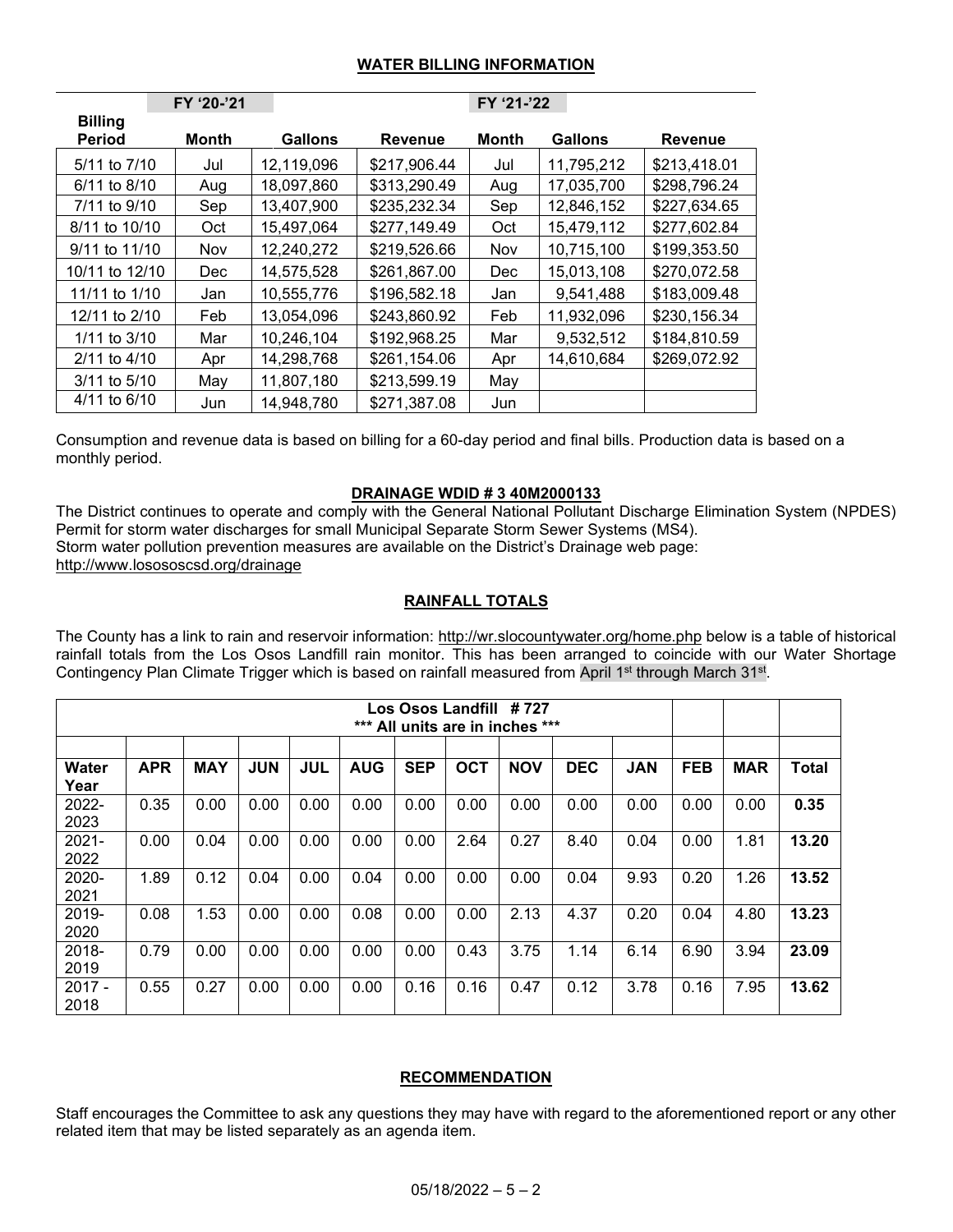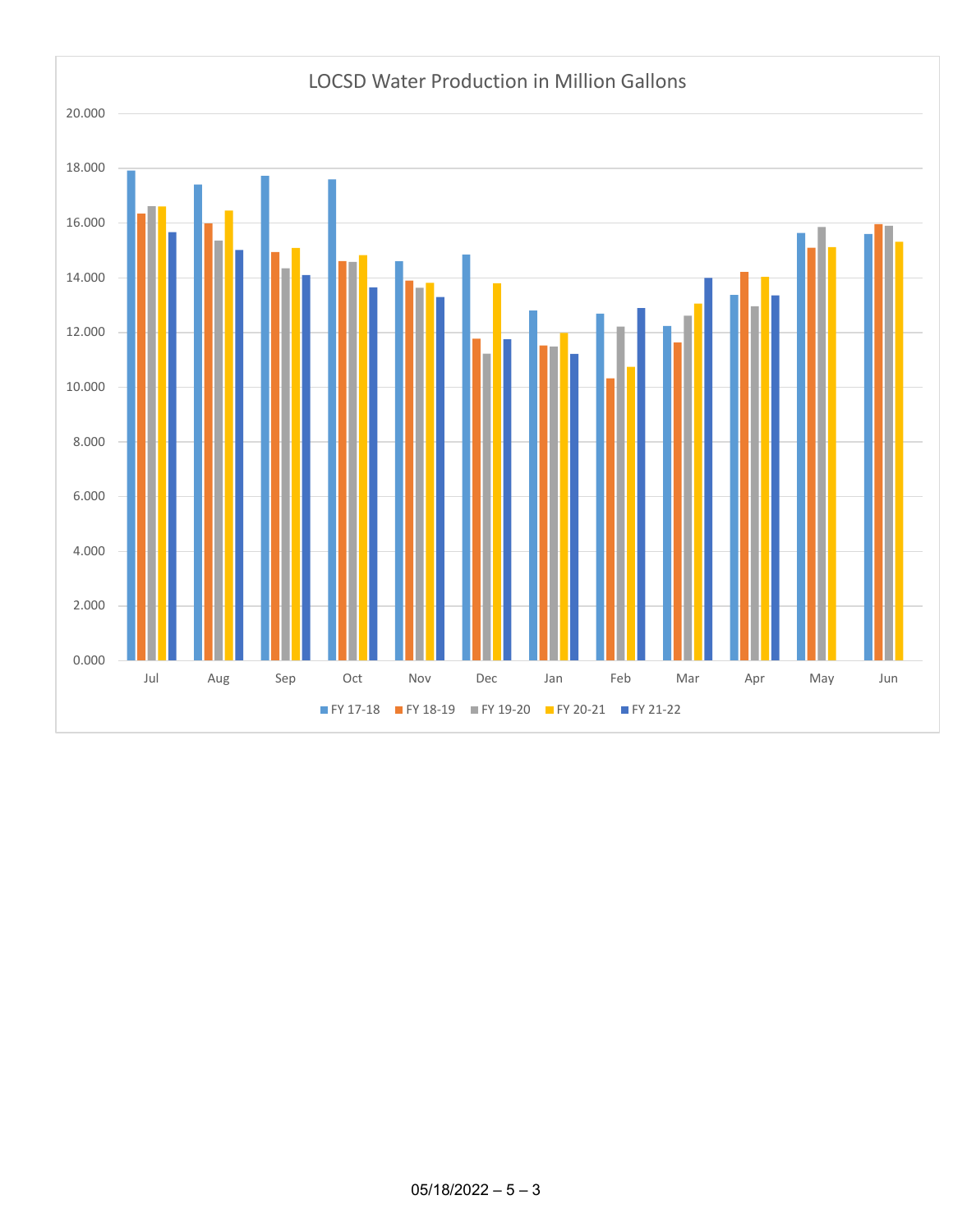